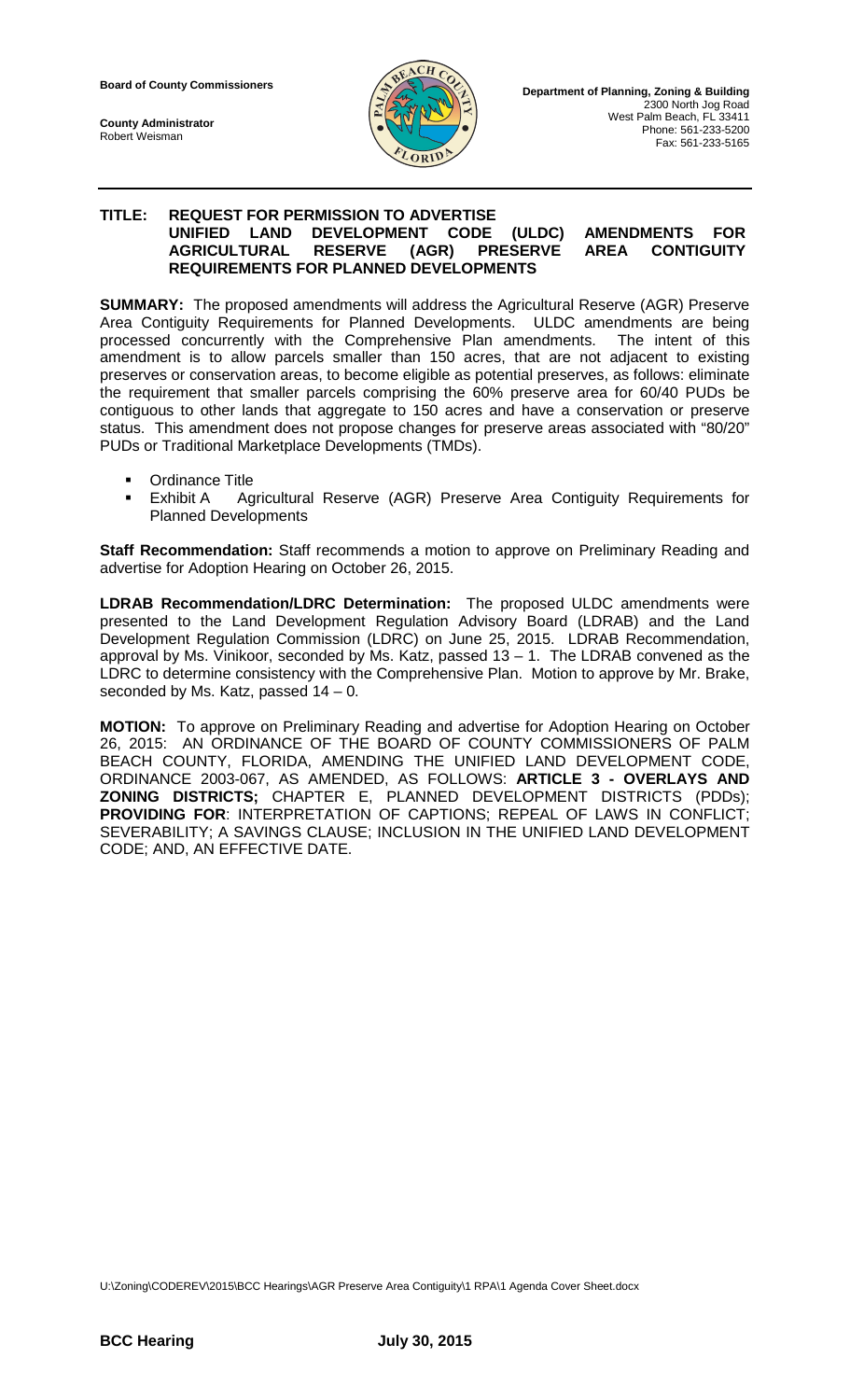**ORDINANCE 2015 - \_\_\_\_\_\_\_\_\_\_\_** 4 AN ORDINANCE OF THE BOARD OF COUNTY COMMISSIONERS OF PALM BEACH<br>5 COUNTY, FLORIDA, AMENDING THE UNIFIED LAND DEVELOPMENT CODE, ORDINANCE<br>6 2003-067, AS AMENDED, AS FOLLOWS: **ARTICLE 3 - OVERLAYS AND ZONING** COUNTY, FLORIDA, AMENDING THE UNIFIED LAND DEVELOPMENT CODE, ORDINANCE 2003-067, AS AMENDED, AS FOLLOWS: **ARTICLE 3 - OVERLAYS AND ZONING**  2003-067, AS AMENDED, AS FOLLOWS: **ARTICLE 3 - OVERLAYS AND ZONING DISTRICTS;** CHAPTER E, PLANNED DEVELOPMENT DISTRICTS (PDDs); **PROVIDING FOR**: INTERPRETATION OF CAPTIONS; REPEAL OF LAWS IN CONFLICT; SEVERABILITY;<br>9 A SAVINGS CLAUSE; INCLUSION IN THE UNIFIED LAND DEVELOPMENT CODE; AND, AN 9 A SAVINGS CLAUSE; INCLUSION IN THE UNIFIED LAND DEVELOPMENT CODE; AND, AN<br>10 EFFECTIVE DATE. EFFECTIVE DATE. 11<br>12 **WHEREAS,** Section 163.3202, Florida Statutes, mandates the County compile Land Development Regulations consistent with its Comprehensive Plan into a single Land Development Code; and **WHEREAS,** pursuant to this statute the Palm Beach County Board of County Commissioners (BCC) adopted the Unified Land Development Code (ULDC), Ordinance 2003- 067, as amended from time to time; and **WHEREAS,** the BCC has determined that the proposed amendments further a legitimate public purpose; and **WHEREAS,** the Land Development Regulation Commission has found these amendments to the ULDC to be consistent with the Palm Beach County Comprehensive Plan; and **WHEREAS,** the BCC hereby elects to conduct its public hearings on this Ordinance at 9:30 a.m.; and **WHEREAS**, the BCC has conducted public hearings to consider these amendments to the ULDC in a manner consistent with the requirements set forth in Section 125.66, Florida Statutes. **NOW, THEREFORE, BE IT ORDAINED BY THE BOARD OF COUNTY COMMISSIONERS OF PALM BEACH COUNTY, FLORIDA, as follows: Section 1. Adoption** The amendments set forth in Exhibit A, Agricultural Reserve Preserve Area Contiguity Requirements for Planned Developments, attached hereto and made a part hereof, are hereby adopted. **Section 2. Interpretation of Captions** All headings of articles, sections, paragraphs, and sub-paragraphs used in this Ordinance are intended for the convenience of usage only and have no effect on interpretation. **Section 3. Repeal of Laws in Conflict** All local laws and ordinances in conflict with any provisions of this Ordinance are hereby repealed to the extent of such conflict.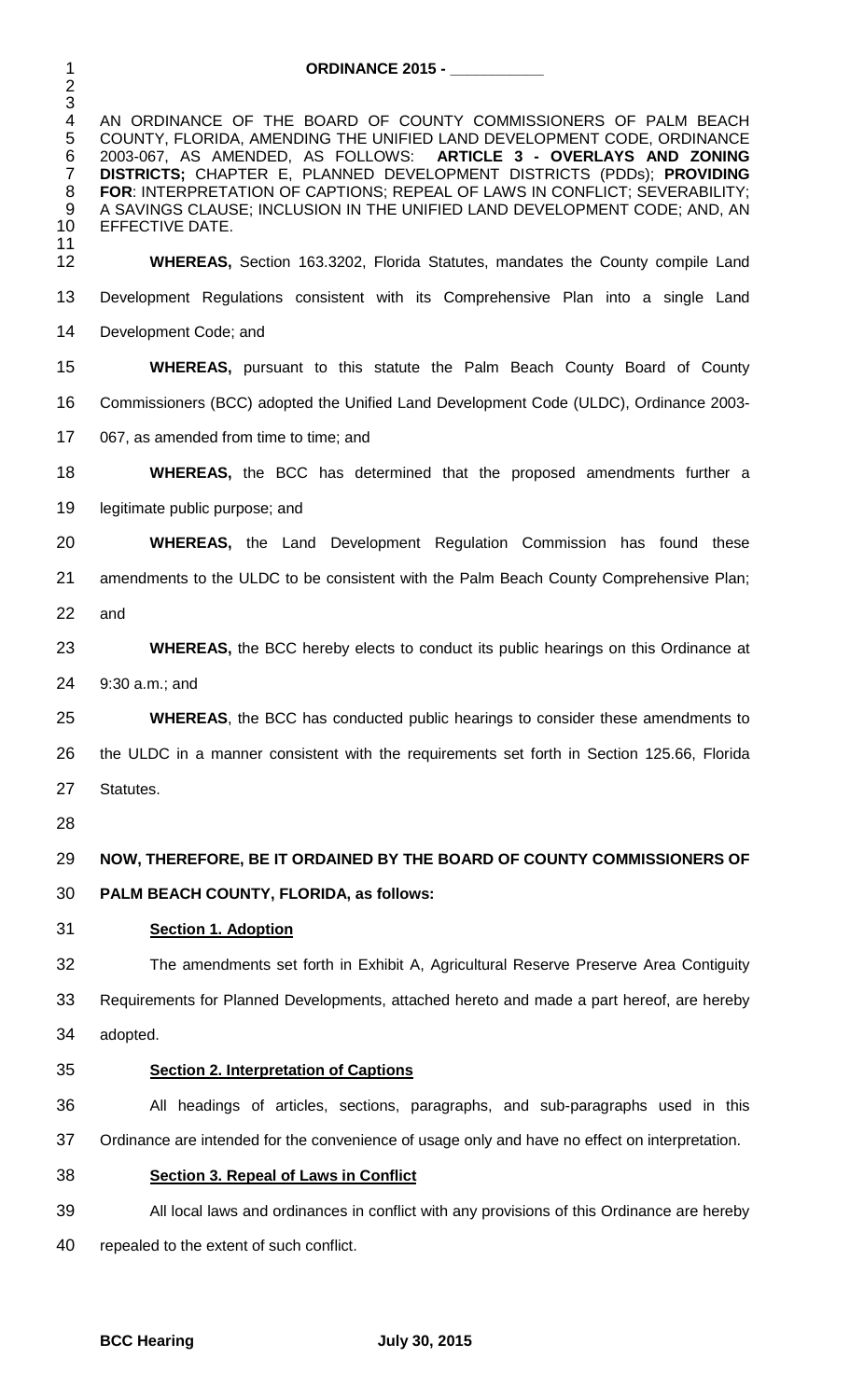## 1 **Section 4. Severability**

2 If any section, paragraph, sentence, clause, phrase, word, map, diagram, or any other item contained in this Ordinance is for any reason held by the Court to be unconstitutional, inoperative, void, or otherwise invalid, such holding shall not affect the remainder of this Ordinance.

## 6 **Section 5. Savings Clause**

 All development orders, permits, enforcement orders, ongoing enforcement actions, and all other actions of the Board of County Commissioners, the Zoning Commission, the Development Review Officer, Enforcement Boards, all other County decision-making and advisory boards, Special Masters, Hearing Officers, and all other County officials, issued pursuant to the regulations and procedures established prior to the effective date of this Ordinance shall remain in full force and effect.

## 13 **Section 6. Inclusion in the Unified Land Development Code**

14 The provisions of this Ordinance shall be codified in the Unified Land Development Code 15 and may be reorganized, renumbered or re-lettered to effectuate the codification of this 16 Ordinance.

## 17 **Section 7. Providing for an Effective Date**

18 The provisions of this Ordinance shall become effective upon the effective date of the 19 amendments to the Palm Beach County Comprehensive Plan adopted in Amendment Round 20 2015-02.

21

# 22 **APPROVED and ADOPTED** by the Board of County Commissioners of Palm Beach

23 County, Florida, on this the \_\_\_\_\_\_\_ day of \_\_\_\_\_\_\_\_\_\_\_\_\_\_\_\_\_, 20\_

24

25 26<br>27 SHARON R. BOCK, CLERK & **COMPTROLLER** 

PALM BEACH COUNTY, FLORIDA, BY ITS BOARD OF COUNTY **COMMISSIONERS** 

|          | By:<br><u> 1989 - Johann Barbara, martin a</u>               | By:                 |  |
|----------|--------------------------------------------------------------|---------------------|--|
|          | <b>Deputy Clerk</b>                                          | Shelley Vana, Mayor |  |
|          | APPROVED AS TO FORM AND<br><b>LEGAL SUFFICIENCY</b>          |                     |  |
| 25<br>26 | By:<br><b>County Attorney</b>                                |                     |  |
| 27       | Filed with the Department of State on the ___________ day of | 20                  |  |

U:\Zoning\CODEREV\2015\BCC Hearings\AGR Preserve Area Contiguity\1 RPA\2 Ordinance Title.docx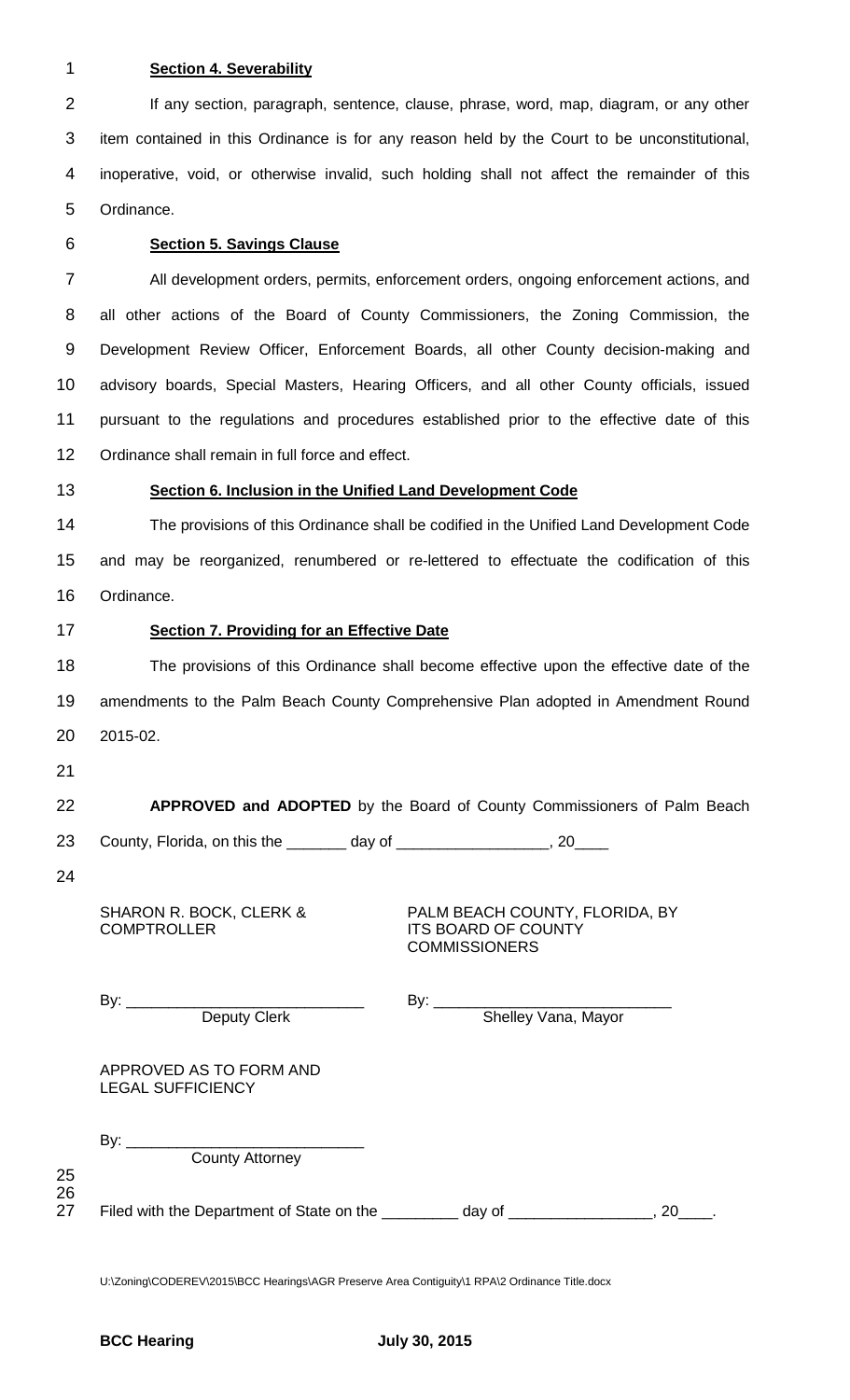# **EXHIBIT A**

# **AGRICULTURAL RESERVE (AGR) PRESERVE AREA CONTIGUITY REQUIREMENTS FOR PLANNED DEVELOPMENTS SUMMARY OF AMENDMENTS**

 $\frac{1}{2}$ 4

### 2 **Part 1. ULDC Art. 3.E.2.F.3, Preservation Area (pages 167 to 168 of 234), are hereby amended**  3 **as follows:**

**Reason for amendments:** [Planning/Zoning] This amendment is one result of a year-long review of the Comprehensive Plan directed by the Board of County Commissioners (BCC), to consider changes to Agricultural Reserve (AGR) provisions proposed by a group of property-owners in early 2014. At a March 2015 workshop, the BCC considered the input received during the Roundtable process and directed staff to proceed with several different actions, including an amendment to the Comprehensive Plan to eliminate the contiguity requirement for AGR 60/40 Planned Unit Development (PUD) preserve areas. ULDC amendments are being processed concurrently with the aforementioned Plan amendments.

The intent of this amendment is to allow parcels smaller than 150 acres, that are not adjacent to existing preserves or conservation areas, to become eligible as potential preserves, as follows: eliminate the requirement that smaller parcels comprising the 60% preserve area for 60/40 PUDs be contiguous to other lands that aggregate to 150 acres and have a conservation or preserve status. This amendment does not propose changes for preserve areas associated with "80/20" PUDs or Traditional Marketplace Developments (TMDs).

The term Preservation is being amended to Preserve for consistency with references in the Comprehensive Plan and elsewhere within the ULDC.

Additional information regarding the Roundtable process is provided on the Planning Division Agricultural Reserve webpage: http://www.pbcgov.com/pzb/Planning/ag\_reserve/ag\_reserve.htm, including a list of all items directed by the BCC at that workshop. Some of these additional items may also result in amendments to the AGR provisions of the Comprehensive Plan or ULDC in future amendment rounds.

### 5 **CHAPTER E PLANNED DEVELOPMENT DISTRICTS (PDDs)**

### 6 **Section 2 Planned Unit Development (PUD)**

#### 7 **F. AGR-PUD**

| 8  | 3. Preserve Preservation Area                                                                     |
|----|---------------------------------------------------------------------------------------------------|
| 9  | A Preserve Preservation Area or a pod designated as a Preservation Area is intended to            |
| 10 | support bona fide agriculture uses, wetlands, or other significant open space. Adjacent           |
| 11 | residential development in the PUD should be designed to be compatible with a Preserve            |
| 12 | Preservation Area and shall not detract from its operation or function.                           |
| 13 | a. Location and Access                                                                            |
| 14 | Preserve Preservation Areas which are not contiguous to Development Areas may be                  |
| 15 | situated anywhere in the AGR FLU designations, provided they are accessible by a                  |
| 16 | street.                                                                                           |
| 17 | b. Adjacency                                                                                      |
| 18 | Preservation Areas shall be located, to the greatest extent practical, adjacent to existing,      |
| 19 | planned, or projected Preservation Areas.                                                         |
| 20 | be. Uses                                                                                          |
| 21 | Uses allowed in a <b>Preserve Preservation</b> Area are indicated in Table 3.E.1.B, PDD Use       |
| 22 | Matrix, Table 3.F.1.F, Traditional Development District Permitted Use Schedule, or where          |
| 23 | stated within Art. 4, Use Regulations, and specified by the Preserve Management Plan as           |
| 24 | approved by ERM. [Ord. 2006-004] [Ord. 2012-027]                                                  |
| 25 | cd Configuration                                                                                  |
| 26 | 1) Property Development Regulations                                                               |
| 27 | A Preserve Area and any remaining portion of a lot used to create a Preserve Area                 |
| 28 | shall meet the minimum PDRs of the AGR district, with exception to the following:                 |
| 29 | [Ord. 2006-004]                                                                                   |
| 30 | a) lot width may be reduced to 100 feet for a Rural Parkway, as defined in the Plan <sub>is</sub> |
| 31 | or [Ord. 2006-004]                                                                                |
| 32 | b) for an equestrian use that meanders through a $60/40$ development area; or and,                |
| 33 | [Ord. 2006-004]                                                                                   |
| 34 | c) a legal lot of record that does not meet the minimum acreage or dimensions of                  |
| 35 | the AGR district may be used as a preserve area if in compliance with all other                   |
| 36 | requirements of this Section. [Ord. 2006-004]                                                     |
| 37 | General<br>2)                                                                                     |
| 38 | Preserve Preservation Areas shall be arranged in a unified whole so as to maximize                |
| 39 | the purpose, function, and perpetuation of the preserve preservation use. This shall              |
| 40 | be accomplished, in part, through the following:                                                  |
|    |                                                                                                   |
|    |                                                                                                   |

#### **Notes:**

- Underlined indicates new text.
- Stricken indicates text to be deleted. If being relocated, or partially relocated, destination is noted in bolded brackets **[Relocated to: ]** or **[Partially relocated to: ]**.
- *Italicized* indicates relocated text. Source is noted in bolded brackets **[Relocated from: ]**.
- **….** A series of four bolded ellipses indicates language omitted to save space.